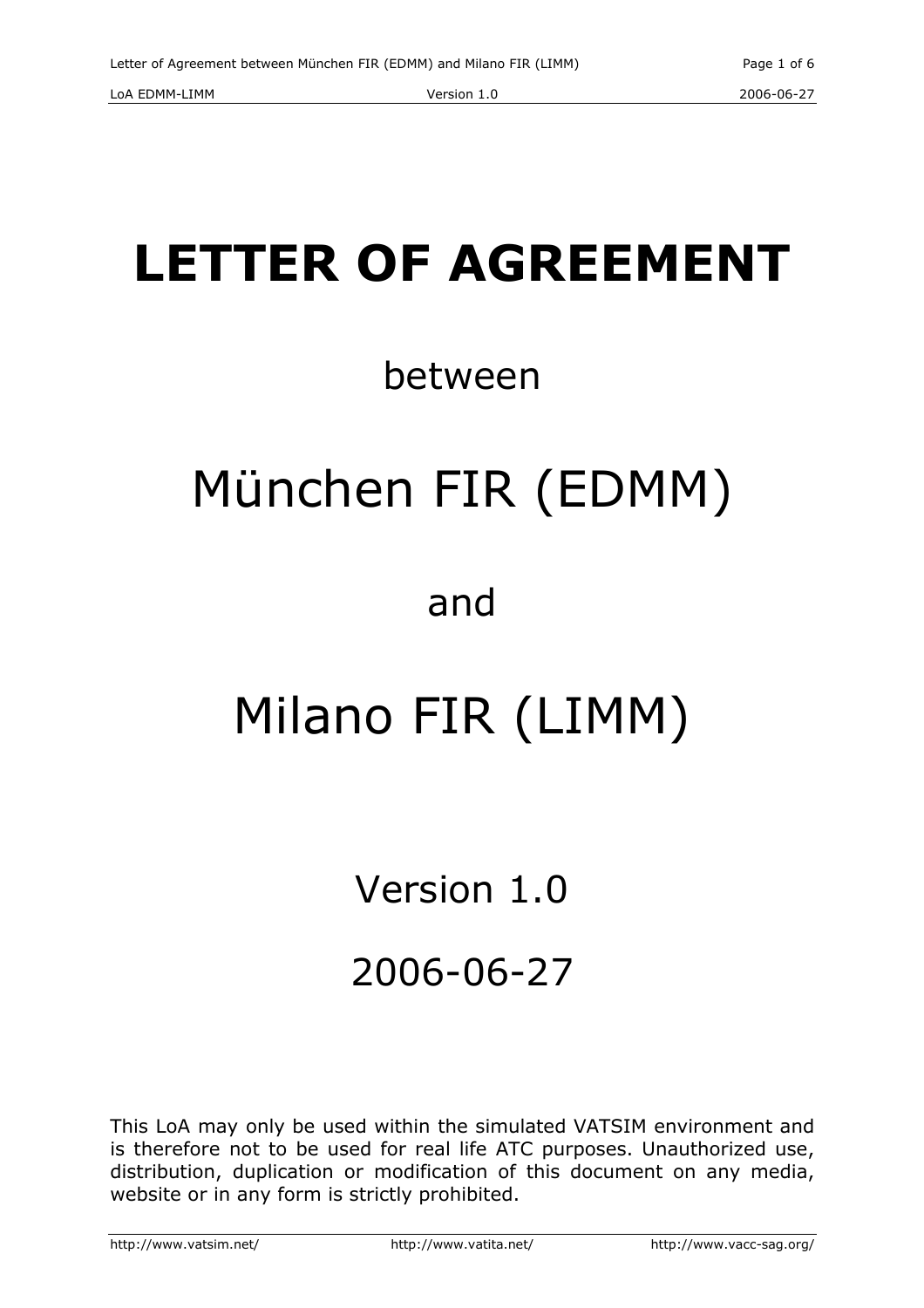LoA EDMM-LIMM Version 1.0 2006-06-27

#### GENERAL REGULATIONS

- Handoffs (transfer of communication) shall be made latest 10 NM prior the respective boundary (FIR border, APP airspace, delegated airspace). After handoff, traffic is NOT released for climb, descent or turns unless otherwise specified in the regulations below.
- **Traffic overflying** EDMM and/or LIMM shall be handed off on a valid ATS route at RFL using the semicircular crusing level system (even northbound /odd southbound). Direct routings shall be coordinated.
- Spacing between two aircraft on same level and same routing shall be at least 10 NM if the speed of the succeeding traffic is equal or less than the speed of the preceding traffic, otherwise at least 15 NM. Spacings deviating from this regulation shall be coordinated.
- Traffic shall be handed off at the levels defined in the regulations below. If a specified level restriction cannot be met due to a lower RFL, traffic shall be handed off AT RFL, if this does not cause a conflict with any other traffic. Otherwise traffic shall be coordinated.
- If a traffic situation is not covered herein, *individual coordination* between the concerned sectors shall be made.
- $\overline{\Psi}$  **FLxxx** /  $\Upsilon$ **FLxxx** means "descending / climbing to a specified FL", without any further restriction. Any required crossing/speed restriction shall be added separately.
- **RFL** = requested flight level

### AIRSPACE DELEGATION

• The airspace south of the Rocky-Line

471800n 100414e – 470003n 102322e – 465826n 113939e – 465604n 115030

is permanently delegated from LOVV to LIPP.

The airspace **north** of the Rocky-Line

471800n 100414e – 470003n 102322e – 465826n 113939e – 465604n 115030

is **permanently delegated** from LOVV to EDMM except the Innsbruck Area below FL165.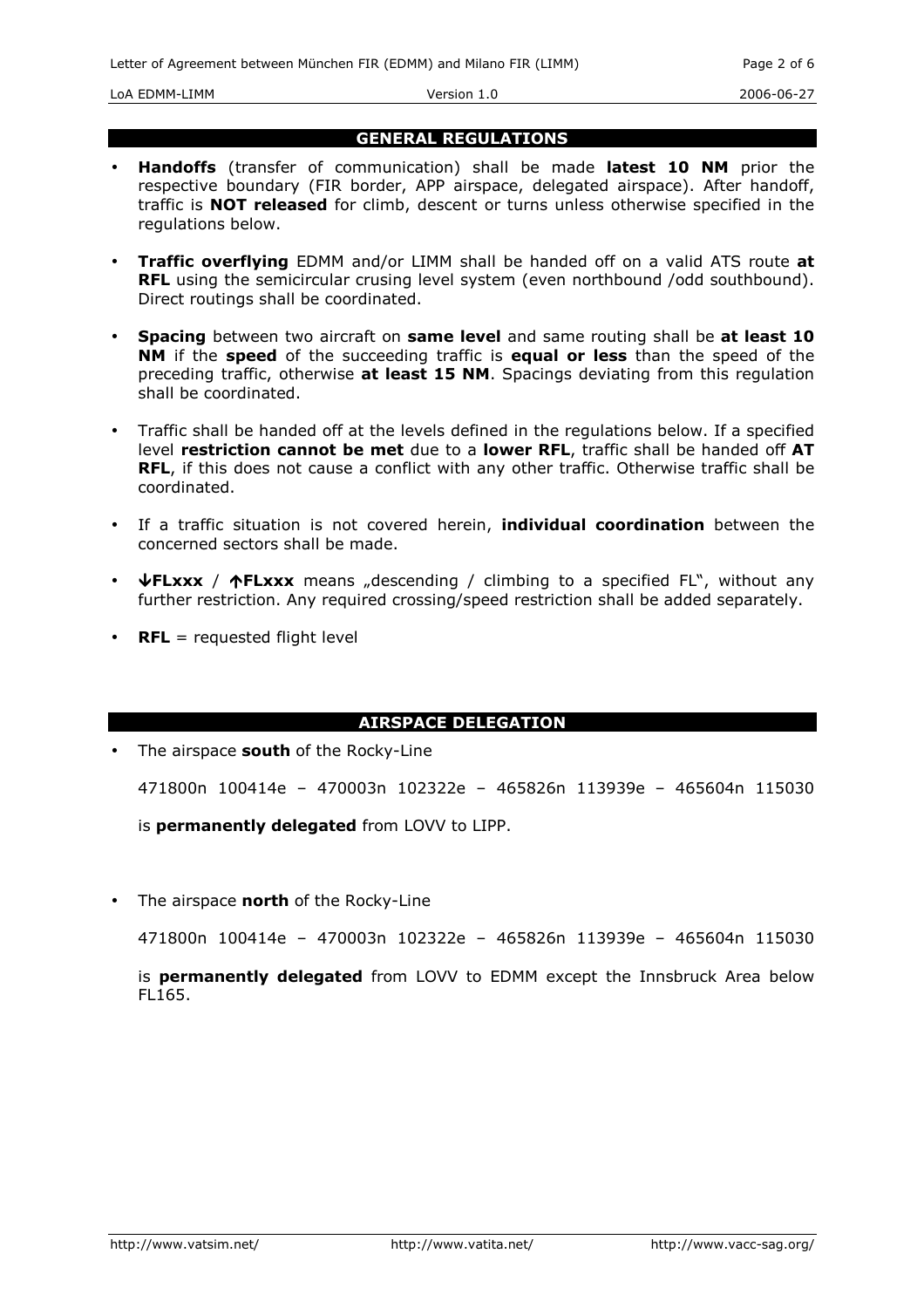| <b>ATC POSITIONS</b> |                       |         |                |
|----------------------|-----------------------|---------|----------------|
| LIMM N CTR           | Milano Center         | 127.450 | <b>GND-UNL</b> |
| LIPP N CTR           | Padova Center         | 125.470 | <b>GND-UNL</b> |
| EDMM N CTR           | München Radar (north) | 124.050 | <b>GND-UNL</b> |
| EDMM S CTR           | München Radar (south) | 133.670 | <b>GND-UNL</b> |
| LOVV N CTR           | Wien Radar (north)    | 134.350 | GND-FL165      |
| LOWI APP             | Innsbruck Radar       | 119.270 | GND-FL165      |

- If EDMM\_S\_CTR is not online, EDMM\_N\_CTR will be responsible for the respective airspace.
- If LIPP\_N\_CTR is not online, LIMM\_N\_CTR will be responsible for the respective airspace.
- If LOWI\_APP is not online, LOVV\_N\_CTR will be responsible for the respective airspace.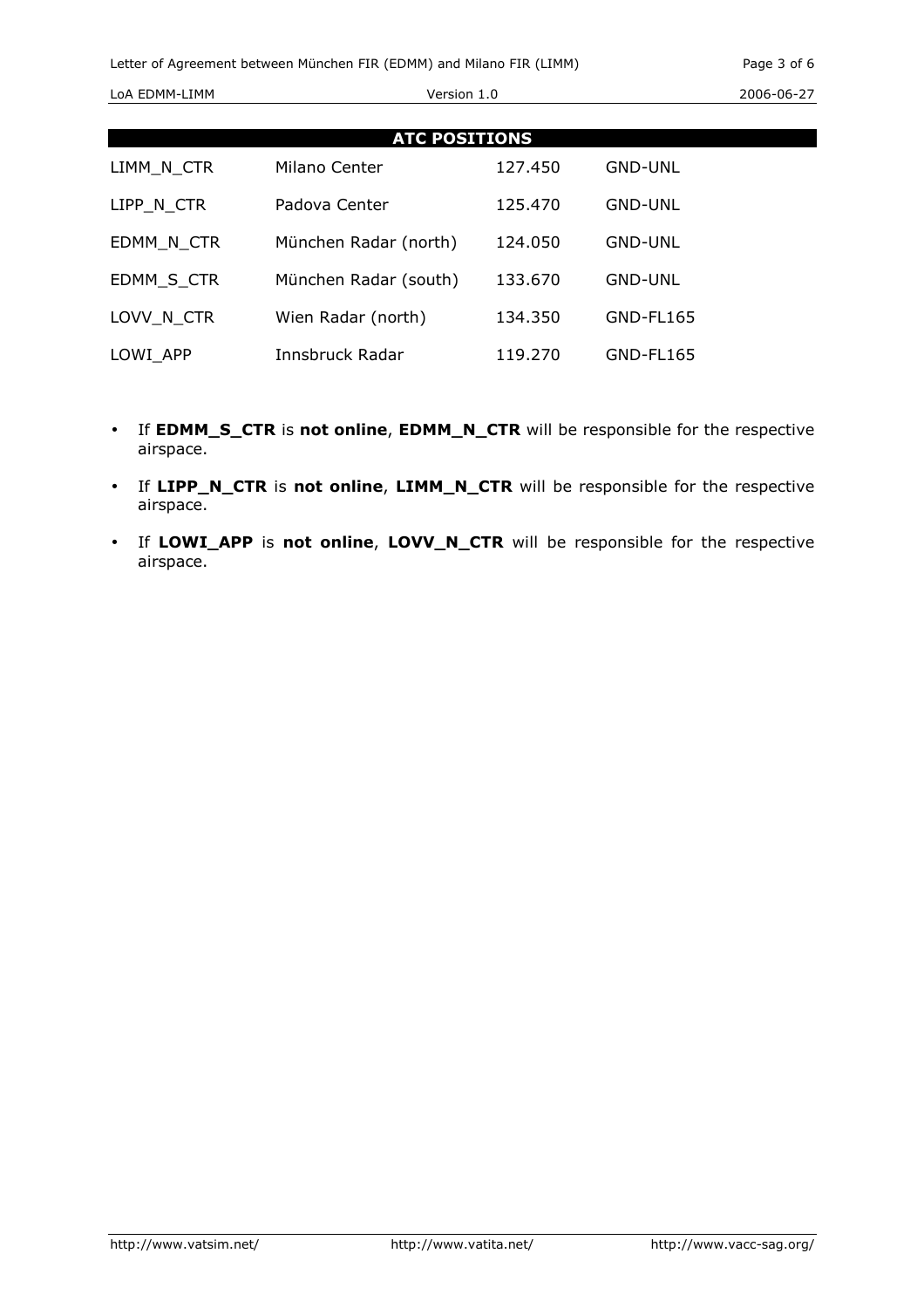LoA EDMM-LIMM Version 1.0 2006-06-27

## Flights from München FIR to Milano FIR

EDDM, EDMx and LOWS DEPARTURES

Traffic departing from EDDM, EDMx or LOWS shall be routed via...

• LIZUM M736/UM736/UZ907 Level: -FL270 Release: released for climb Handoff:  $EDMM_S_CTR \rightarrow LIPP_N_CTR$ 

## LIMx ARRIVALS

Traffic arriving at LIMx shall be routed via...

- PITAR M738/UM738/UN606 Level: PITAR at FL290 Release: released for descent Handoff: EDMM S CTR  $\rightarrow$  LIPP N CTR
- LIZUM M736/UM736 Level: LIZUM at FL290 Release: released for descent Handoff:  $EDMM_S_CTR \rightarrow LIPP_N_CTR$

### LIPx ARRIVALS

Traffic **arriving at LIPx** shall be routed via...

- PITAR M738/UM738/UN606 Level: PITAR at FL250 Release: released for descent Handoff:  $EDMM_S_CTR \rightarrow LIPP_N_CTR$
- LIZUM M736/UM736 Level: LIZUM at FL250 Release: released for descent Handoff: EDMM\_S\_CTR → LIPP\_N\_CTR

#### LSZH, LSRZ and EDNY DEPARTURES

Traffic departing from within LSZH, LSZR or EDNY shall be routed via...

• PITAR M738/UM738/UN606 Level: **个FL290** Release: released for climb Handoff:  $EDMM\_S\_CTR \rightarrow LIPP\_N\_CTR$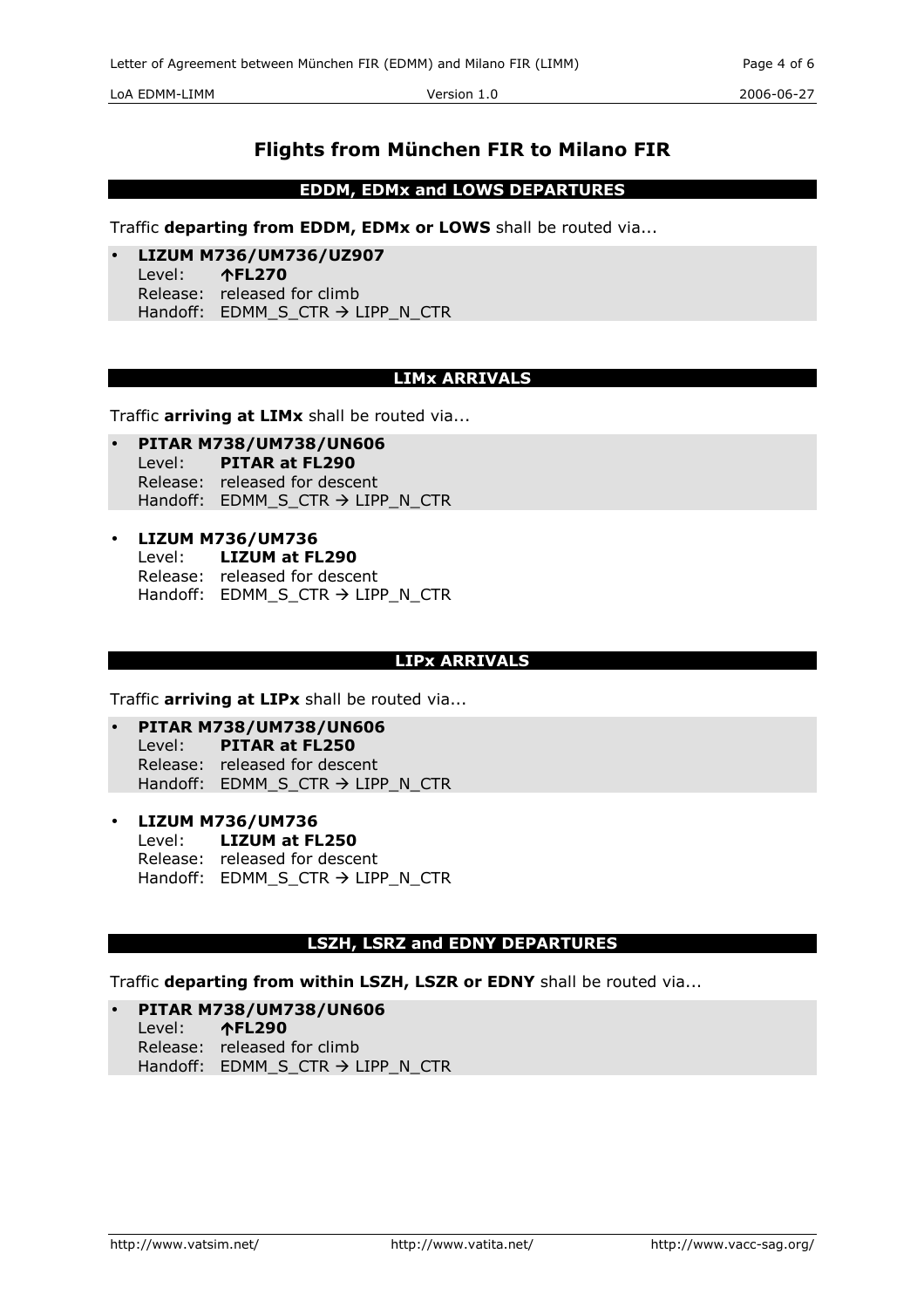LoA EDMM-LIMM Version 1.0 2006-06-27

# Flights from Milano FIR to München FIR

## EDDM, EDMx, ETSI ARRIVALS

Traffic arriving at EDDM, EDMx or ETSI shall be routed via...

• MATAR T101 Level: FL280 at MATAR Release: released for descent Handoff: LIPP\_N\_CTR → EDMM\_S\_CTR

### LSZR and EDNY ARRIVALS

Traffic arriving at LSZR or EDNY shall be routed via...

• OTSIS L12/UL12

- Level: FL280 at OTSIS
	- Release: released for descent
	- Handoff:  $LIPP_N_CTR \rightarrow EDMM_S_CTR$

## LOWI ARRIVALS

Traffic arriving at LOWI shall be directly coordinated with LOWI\_APP at or below FL160.